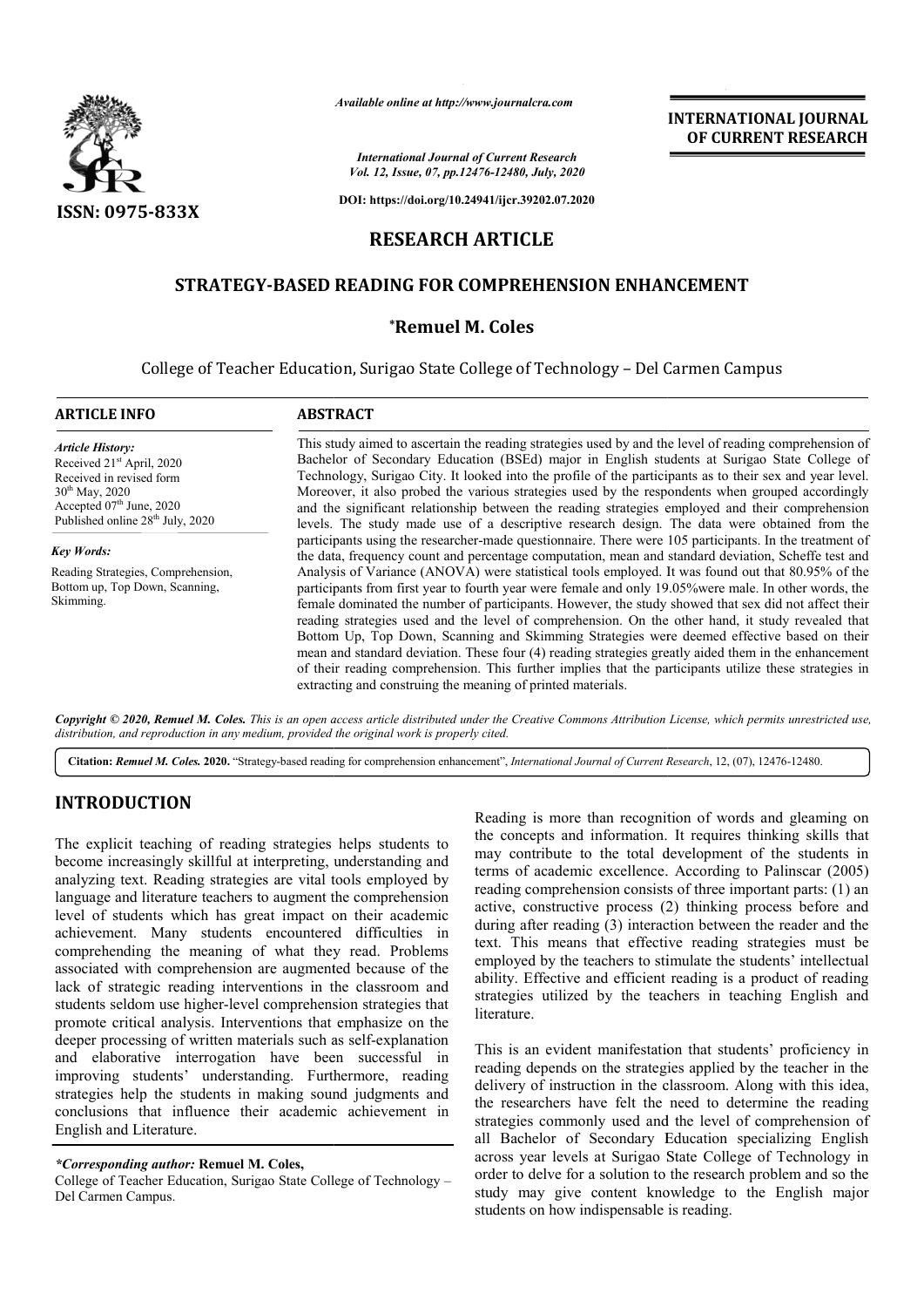### **METHODS**

The study employed a descriptive design. This research design was considered appropriate because it simply described the interplay of variables specifically the profile of the respondents in terms of sex and year level. This study also determined and described the level of reading comprehension along with the reading strategies used by the respondents. The participants of the study were the Bachelor of Secondary Education (BSED) students specializing English from second year to fourth year levels of Surigao State College of Technology, City Campus, Surigao City. This study made use of a researchers-made questionnaire in obtaining the necessary data. The questionnaire was composed of two parts. Part 1elicited the profile of the respondents as to sex and year level. The second part delved statements that would determine the extent of reading strategies and level of reading comprehension. The analysis of data followed after the retrieval of the questionnaires. The data were treated using the following tools:

**Frequency Count and Percent Computation**. These were used in profiling the variables of the respondents.

**Mean.** This was used to determine the level of reading strategies used and level of comprehension of respondents.

**One Way Analysis of Variance (ANOVA).** This was used to determine the significant difference on the reading strategies when the respondents were grouped according to their profile variables.

**Scheffè Test:** This was used to adjust significance levels in a linear regression analysis to account for multiple comparisons. It is particularly useful in analysis of variance and in constructing simultaneous confidence bands for regressions involving basis functions.

## **RESULTS AND DISCUSSION**

Table 1 shows the profile of the respondents in terms of year level. Out of one hundred five (105), 53 or 50.48% are first year, 20 or 19.05% are second year, 16 or 15.24% are third year and 16 or 15.24% are fourth year students. Among the four year levels, the first year has the highest frequency distribution as compared to the other year levels. In the same Table is the profile of the respondents in terms of sex. Out of 105 total number of respondents, 85 or 80.95% of them are females and 20 or 19.05% are males. This implies that majority of the respondents from first year to fourth year are dominated by female-students. Still, the education curriculum is attractive to females than males as nurturing ability is mutually endorsed to females towards their words. Table 3 shows the extent of reading strategies employed by the respondents in English and Literature subjects. As shown in the Table, Bottom Up strategy has an average mean of 3.92 and a standard deviation of 0.47, qualitatively described as Agree. Top down strategy has an average mean of 4.08 and a standard deviation of 0.57 qualitatively described as Agree. In the same Table, scanning strategy/technique obtained an average mean of 4.04 and a standard deviation of 0.54 qualitatively labeled as Agree. On the other hand, skimming strategy has the average mean of 3.94 and 0.49 as the standard deviation marked as Agree.

| Year Level  | Population | Percentage |
|-------------|------------|------------|
| First Year  | 53         | 50.48      |
| Second Year | 20         | 19.05      |
| Third Year  | 16         | 15.24      |
| Fourth Year | 16         | 15.24      |
| TOTAL       | 105        | 100        |

**To determine the reading strategies used by the respondents, the following scale was used:**

| Scale | Parameter     | Verbal Interpretation    |
|-------|---------------|--------------------------|
|       | $4.21 - 5.00$ | <b>Strongly Agree</b>    |
|       | 3.41-4.20     | Agree                    |
|       | $2.61 - 3.40$ | Undecided                |
|       | 1.81-2.60     | Disagree                 |
|       | 1.00-1.80     | <b>Strongly Disagree</b> |

**To determine the level of reading comprehension of the respondents scale below was used:**

| Scale | Parameter   | <b>Qualitative Description</b> |
|-------|-------------|--------------------------------|
|       | $4.6 - 5$   | Excellent                      |
|       | $3.6 - 4.5$ | Very Good                      |
|       | $2.6 - 3.5$ | Good                           |
|       | $1.6 - 2.5$ | Poor                           |
|       | $1 - 1.5$   | Very Poor                      |

**Table 2. Profile of the Respondents**

| Variable   |             | Frequency | Percent |
|------------|-------------|-----------|---------|
| Year Level | First Year  | 53        | 50.48   |
|            | Second Year | 20        | 19.05   |
|            | Third Year  | 16        | 15.24   |
|            | Fourth Year | 16        | 15.24   |
| Sex        | Female      | 85        | 80.95   |
|            | Male        |           | 19.05   |

To generalize, the findings mean that the respondents are in consistent that the four (4) reading strategies have aided them in developing their reading comprehension skills. This implies that the respondents have utilized the reading strategies in extracting and construing the meaning of printed materials. The mean value and standard deviation of each of the reading strategies indicate the use of various strategies in comprehending the meaning of texts. Anchored on the study of Oxford (2007), the strategies with mean value higher than 3.5 are regarded as strategies with high frequency of usage. The strategies have almost the same level of frequency because of their mean value. Top down strategy has the average mean of 4.08 as the highest and bottom-up strategy has the lowest mean of 3.92. Scanning has the average mean of 4.04 and skimming has the mean value of 3.94. Thus, it can be described that these are uniformly used by the respondents. Furthermore, the Table reflects that the respondents are familiar with the reading strategies. This means that regardless of year level, the respondents are able to relate to the different strategies utilized in the study. It is clearly presented that the set of strategies are relevant and respondents were receptive to it. Table 5 shows the level of reading comprehension of the respondents from first year to fourth year. It can be gleaned from the Table that the first year respondents have the mean of 3.90 and a standard deviation of 1.01 which is qualitatively described as Very Good. The second year respondents have a mean of 4.45 and a standard deviation of 0.95 which is described as Very Good.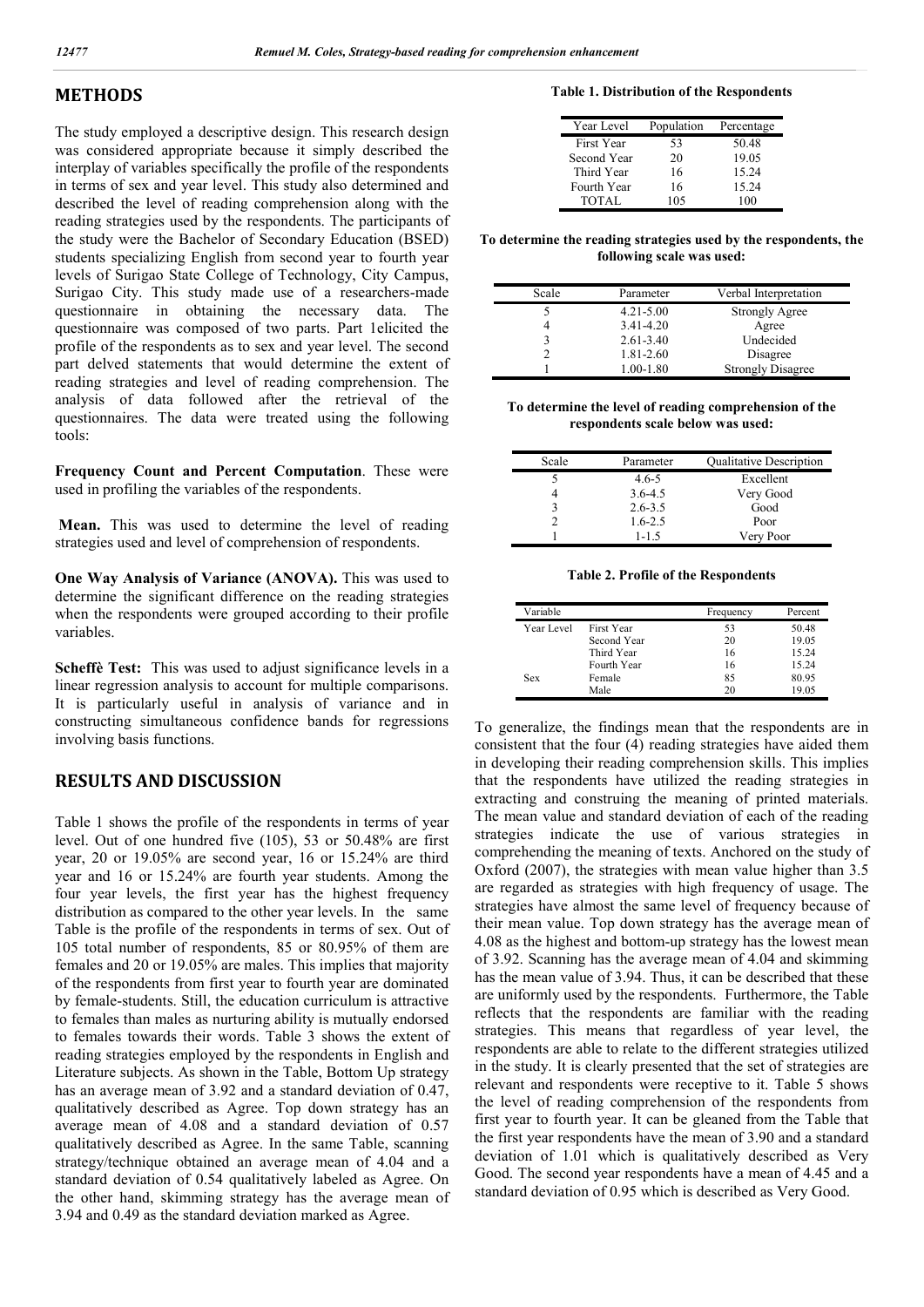| Reading Strategy | <b>Statements</b>                                                                       | Mean | Sd   | Verbal Description    |
|------------------|-----------------------------------------------------------------------------------------|------|------|-----------------------|
| A. Bottom Up     | 1. I extract information from printed pages.                                            | 4.21 | 0.58 | <b>Strongly Agree</b> |
|                  | 2. I use automatic word recognition and rapid reading rate.                             | 3.91 | 0.79 | Agree                 |
|                  | 3. I consider myself as a passive recipient of textual information.                     | 3.68 | 0.96 | Agree                 |
|                  | 4. I focus on detailed linguistics forms-from phonemes, lexical and<br>syntactic level. | 3.91 | 0.77 | Agree                 |
|                  | 5. I decode written symbols into their aural equivalent.                                | 3.89 | 0.79 | Agree                 |
|                  | Average Mean                                                                            | 3.92 | 0.47 | Agree                 |
| B. Top Down      | 1. I use my prior knowledge in comprehending texts.                                     | 4.25 | 0.79 | <b>Strongly Agree</b> |
|                  | 2. I overcome linguistic deficiency with a high degree of<br>background knowledge.      | 3.90 | 0.88 | Agree                 |
|                  | 3. I manage to give emphasis on the context to construct meanings<br>in the text.       | 4.17 | 0.81 | Agree                 |
|                  | 4. I consider reading as "a psychological guessing game."                               | 3.96 | 0.90 | Agree                 |
|                  | 5. I predict/infer to derive meaning from the texts.                                    | 4.10 | 0.81 | Agree                 |
|                  | Average Mean                                                                            | 4.08 | 0.57 | Agree                 |
| C. Scanning      | 1. I start reading with a predefined set of keywords.                                   | 4.08 | 0.74 | Agree                 |
|                  | 2. I search for passages that contain keywords.                                         | 4.03 | 0.80 | Agree                 |
|                  | 3. I need to understand how texts are structured as an aid for<br>comprehension.        | 4.15 | 0.92 | Agree                 |
|                  | 4. I quickly locate specific information from the text.                                 | 3.96 | 0.84 | Agree                 |
|                  | 5. I concentrate on the semantically related words on pages.                            | 3.97 | 0.78 | Agree                 |
|                  | Average Mean                                                                            | 4.04 | 0.54 | Agree                 |
| D. Skimming      | 1. I get a rapid general impression of what a text is all about.                        | 3.98 | 0.91 | Agree                 |
|                  | 2. I look on the table of contents, the summary and the subject                         | 4.07 | 0.84 | Agree                 |
|                  | index.                                                                                  |      |      |                       |
|                  | 3. I keep my attention on subtitles, headlines and prominent texts.                     | 4.06 | 0.76 | Agree                 |
|                  | 4. I get the gist of a section or chapter.                                              | 4.03 | 0.73 | Agree                 |
|                  | 5. I only read what is important to my purpose.                                         | 3.55 | 1.14 | Agree                 |
|                  | Average Mean                                                                            | 3.94 | 0.49 | Agree                 |

#### **Table 3. Extent of Reading Strategies of Respondents**

### **Table 4. Level of Reading Comprehension of the Respondents**

| Year Level  |       | Mean | Std. Deviation |
|-------------|-------|------|----------------|
| First Year  | ر_ ر_ | 3.90 | 1.01           |
| Second Year | 20    | 4.45 | 0.95           |
| Third Year  | 10    | 4.63 | 0.62           |
| Fourth Year | 10    | 4.75 | 0.58           |
| Total       | 105   | 4.25 | 0.95           |

### **Table 5. Significant Difference on the Reading Strategies Used by the Respondents when Grouped by Profile**

| Variables  |              | Sum of Squares | df             | Mean Square | F-value  | P-value  | Decision     |
|------------|--------------|----------------|----------------|-------------|----------|----------|--------------|
| Sex        | A. Bottom Up | 0.009882       |                | 0.009882    | 0.045203 | 0.832052 |              |
|            |              | 22.51812       | 103            | 0.218623    |          |          | Not          |
|            |              | 22.528         | 104            |             |          |          | Rejected     |
|            | B Top Down   | 0.006476       |                | 0.006476    | 0.019933 | 0.887999 |              |
|            |              | 33.464         | 103            | 0.324893    |          |          | Not          |
|            |              | 33.47048       | 104            |             |          |          | Rejected     |
|            | C. Scanning  | 0.057148       |                | 0.057148    | 0.19549  | 0.659313 |              |
|            |              | 30.11047       | 103            | 0.292335    |          |          | Not          |
|            |              | 30.16762       | 104            |             |          |          | Rejected     |
|            | D. Skimming  | 0.034084       |                | 0.034084    | 0.140702 | 0.708356 |              |
|            |              | 24.95106       | 103            | 0.242243    |          |          | Not          |
|            |              | 24.98514       | 104            |             |          |          | Rejected     |
| Year Level | A. Bottom Up | 1.633075       | $\overline{3}$ | 0.544358    | 2.631271 | 0.054123 |              |
|            |              | 20.89492       | 101            | 0.20688     |          |          | Not Rejected |
|            |              | 22.528         | 104            |             |          |          |              |
|            | B Top Down   | 1.686495       | 3              | 0.562165    | 1.786393 | 0.154548 |              |
|            |              | 31.78398       | 101            | 0.314693    |          |          | Not          |
|            |              | 33.47048       | 104            |             |          |          | Rejected     |
|            | C. Scanning  | 1.364487       | 3              | 0.454829    | 1.594887 | 0.195316 | Not          |
|            |              | 28.80313       | 101            | 0.28518     |          |          | Rejected     |
|            |              | 30.16762       | 104            |             |          |          |              |
|            | D. Skimming  | 2.332926       | 3              | 0.777642    | 3.467291 | 0.019006 |              |
|            |              | 22.65222       | 101            | 0.224279    |          |          | Not          |
|            |              | 24.98514       | 104            |             |          |          | Rejected     |

#### **Table 6. Significant Relationship between the Reading Strategies Employed And the Level of Reading Comprehension**

| Reading Strategies |            | $r^2$    | p-value  | Decision         |  |
|--------------------|------------|----------|----------|------------------|--|
| a. Bottom-up       | $-0.07667$ | 0.005878 | 0.436931 | Do not Reject ho |  |
| b. Top-down        | 0.17189    | 0.029546 | 0.079543 | Do not Reject ho |  |
| c. Scanning        | -0.06758   | 0.004567 | 0.493341 | Do not Reject ho |  |
| d. Skimming        | 0.087577   | 0.00767  | 0.374346 | Do not Reject ho |  |

The Table reflected that the third year respondents have the mean of 4.63 and a standard deviation of 0.63 which is marked Excellent.

The fourth year respondents have the highest mean of 4.75 and a standard deviation of 0.58 which is qualitatively described as Excellent.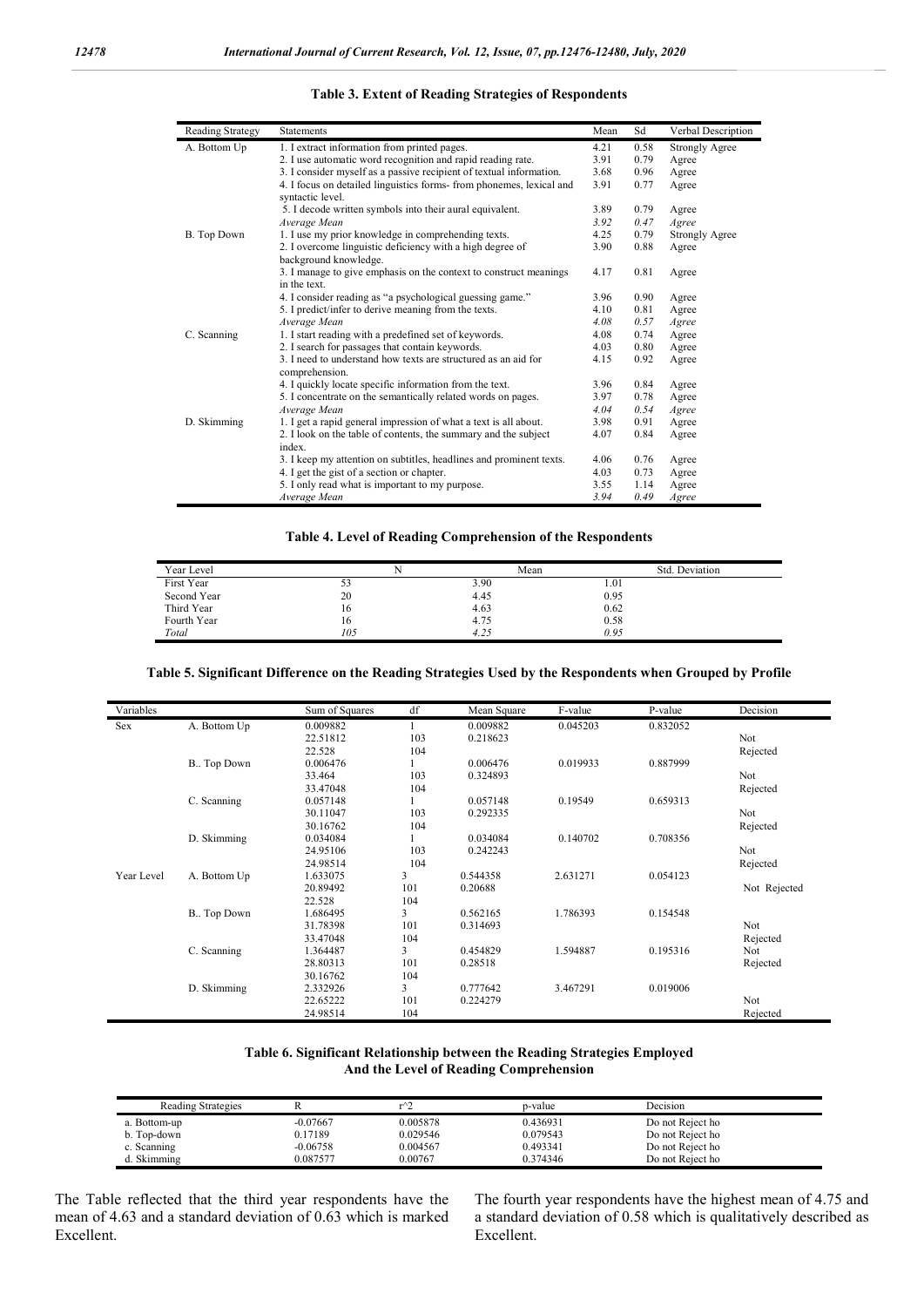Based on the study of Song (2010), level of reading comprehension varies according to year level. It is dominant on his study that level of comprehension increases when the year level and the learning of the students progresses. This implies that the level of reading comprehension improves when the learners accumulate more knowledge about the extent and content of this respective subjects. Table 5 presents the significance difference on the reading strategies used by the respondents when grouped according to profile variables. As indicated, the Table shows that the variables do not affect the strategies used by respondents. When the respondents were grouped according to sex in terms of the reading strategies used namely: bottom-up, top-down, scanning and skimming, the computed P-value are 0.83, 0.88, 0.65 and 0.73 respectively which are greater than 0.05 level of significance thus, the null hypothesis was not rejected. This supports the idea of Hung (2009) who investigated the frequency and types of reading strategies used by male and female-students. From his study, it was found out that there was no significant difference between male and female-students in terms of overall strategy used. Besides, no significant difference is found between male and female students when they read are grouped according to their sex. Kuo (2009) stressed that proficiency and gender differences in reading strategies used to achieve success in reading comprehension tests has no existing relationship. He stated that there is no difference between male and female students in reading strategy used. On the other hand, when the students were grouped according to their year level on the following reading strategies used such as topdown, scanning and skimming the computed P-value is 0.054 0.15, 0.19 and 0.19 which are greater than 0.05. Therefore, the null hypothesis is not rejected.

This result proves that there is no significant difference on the strategies used by the students when they are classified in terms of their year level. . This result blend with the study conducted by Oakhill (2010) to the college students that reading comprehension alters when year level increases. Table 6 shows significant relationship between the reading strategies employed and the level of comprehension. There is no significant relationship between the reading strategies employed and the level of reading comprehension. Reading strategies of the respondents do not affect the level of their comprehension. With the mean difference significance at 0.05, the result revels that the mean difference is less than the value required in order to assert significant relationship between the reading strategies employed the level of comprehension of the respondents. Moreover, same author stressed that the longer exposure of the fourth year students than the first year students to the various reading strategies may be one of the reasons of their higher level of reading comprehension.

There is an abundance of research using varied reading strategies and level of comprehension (Compton-Lilly et al., 2009), to extrapolate the findings to the college-level reading experience. On the premise that college-level students, particularly those who belong to higher level are generally proficient readers, thus they are likely to engage in different reading processes and strategies than college students of the lower level who are struggling and beginning readers. This means that level of reading proficiency and comprehension depends on learning experience of students on the language, fourth year students are more exposed than the first year, therefore, the level of comprehension of fourth year students is higher than the first year.

In another study, Fisher et al (2011) focused on how college students extract meaning from the text. College students utilized various reading strategies that are applicable to a particular purpose of reading. They found out that students who belong to the higher level, specifically the third year and fourth year students made use of reading strategies effectively compared to those in lower years. Students engage on the use of different reading strategies that suit their reading needs. The effectiveness of the use of reading strategies can be assessed on how they extrapolate information from the text. From here, a higher level of reading comprehension is achieved when these students are more acquainted to the language.

### **Conclusions and Recommendations**

### **Findings**

- It was found that out of one hundred five (105) respondents, 53 or (50.48%) are first year, 20 (19.05%) are second year, 16 or (15.24%) are third year and 16 or (15.24%) are fourth year. As to sex, Eight five (85) or (80.95%) are females and 20 or (19.05) are males.
- The respondents rated the following reading strategies: Bottom-up (M=3.92, QD=Agree), Top down (M=4.08, QD=Agree), Scanning (M=4.04, QD=Agree) and Skimming (M=3.94, QD=Agree).
- There is no significant difference on the reading strategies of the respondents when they were group according to their profile variables such as sex and year level.
- There exists a significant relationship between the reading strategies employed and the level of comprehension specifically on the skimming strategy used by the first year and fourth year student. The P-value is 0.03 which is less than 0.05, thus the null hypothesis was rejected.

#### **Conclusion**

- Majority of the respondents are females. Among the four year levels, the first year has the highest frequency distribution compared to the other year levels.
- The respondents are acquainted to the reading strategies presented in the study. This means that the strategies are utilized by the respondents either consciously or unconsciously, voluntarily or involuntarily in extracting or construing the meaning of printed materials. The mean value of each of the reading strategies indicates the use of various strategies in comprehending the meaning of texts.
- The profile variables of the respondents do not affect the reading strategies employed by the respondents regardless of sex and year level.
- The fourth year respondents used the skimming strategy more effectively compared to the first year level students because of the difference of their mental maturity level. Therefore, reading comprehension was affected by the use of skimming strategy used by the first year and fourth year respondents.

#### **Recommendations**

In view of the foregoing findings and conclusions, the following recommendations are given: